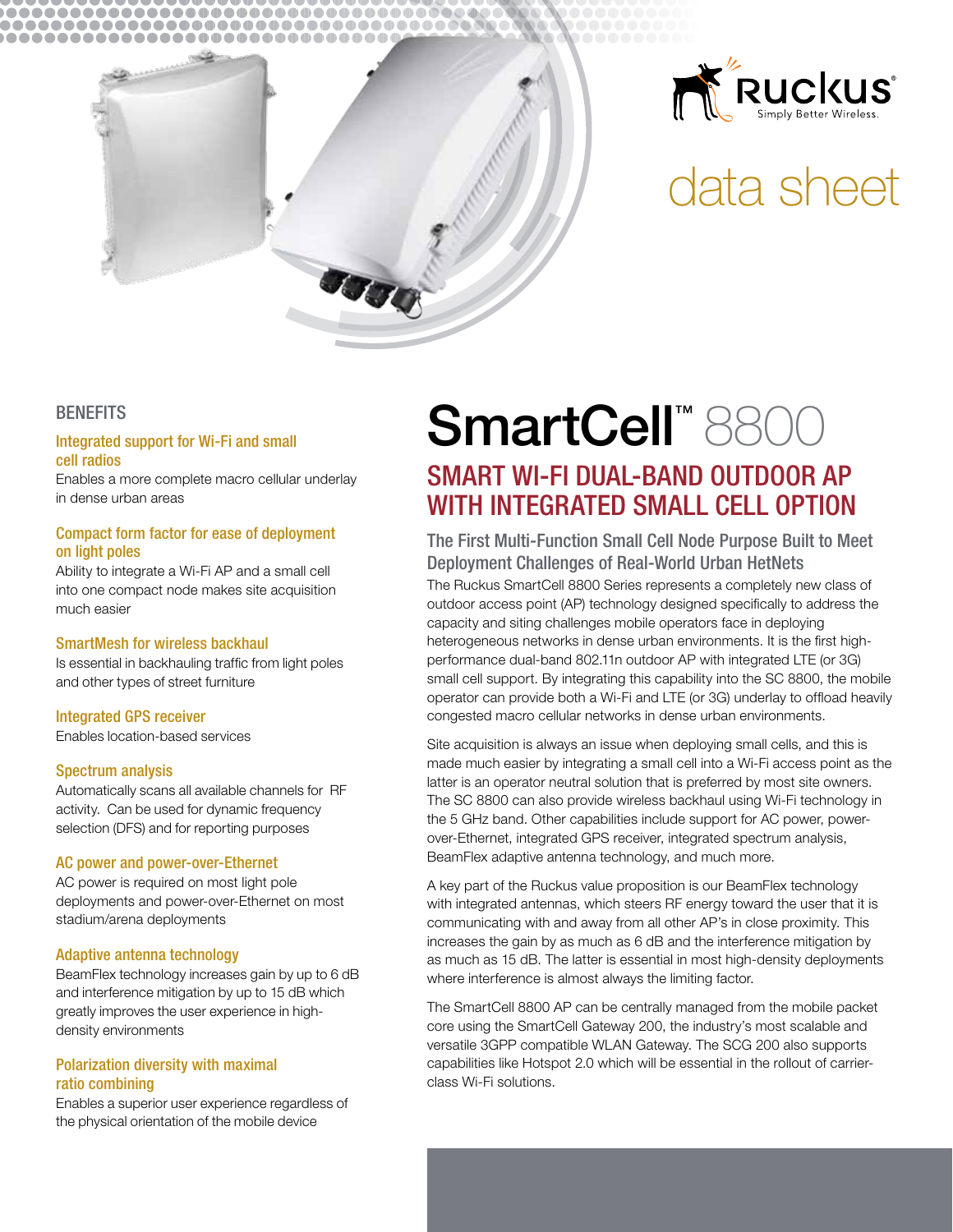#### .............................. .................................... ..................................

## SmartCell<sup>™</sup> 8800 MODULAR, DUAL-BAND 802.11N OUTDOOR AP WITH INTEGRATED small CELL OPTION



## **FEATURES**

- Concurrent dual-band (2.4/5 GHz) support
- Adaptive antenna technology and advanced RF management
- Up to 6 dB signal gain / 15 dB interference mitigation
- Chip based transmit beamforming increasing signal gain up to 3 dB when used with supported clients
- Automatic interference mitigation, optimized for highdensity environments
- PoE output supports up to 25 Watts to power small cells and surveillance cameras
- Polarization diversity for optimal mobile device performance
- Integrated AC power
- IP-67 rated,  $-40^{\circ}$ C to  $+65^{\circ}$ C
- Integrated GPS for location-based services
- Wall or pole mountable
- Small, lightweight, and sleek form factor
- 2 to 4 times extended range and coverage
- Multicast IP video streaming
- 900 Mbps of user throughput (450 Mbps/radio)
- 3x3:3 radio support with a 120° beam width
- 32 BSSIDs with unique QoS and security policies
- Auto packet classification and priority for latency-sensitive traffic
- Standalone or centrally managed by ZoneDirector, SCG 200, or FlexMaster
- Spectrum analysis
- Dynamic, per-user rate-limiting for hotspot WLANs
- WEP, WPA-PSK (AES), 802.1X support for RADIUS and Active Directory\*
- SmartMesh Networking\*
- Zero-IT and Dynamic PSK\*
- Admission control/load balancing\*
- Band steering and airtime fairness support
- Captive portal and guest accounts \*

\*When used with Ruckus ZoneDirector controller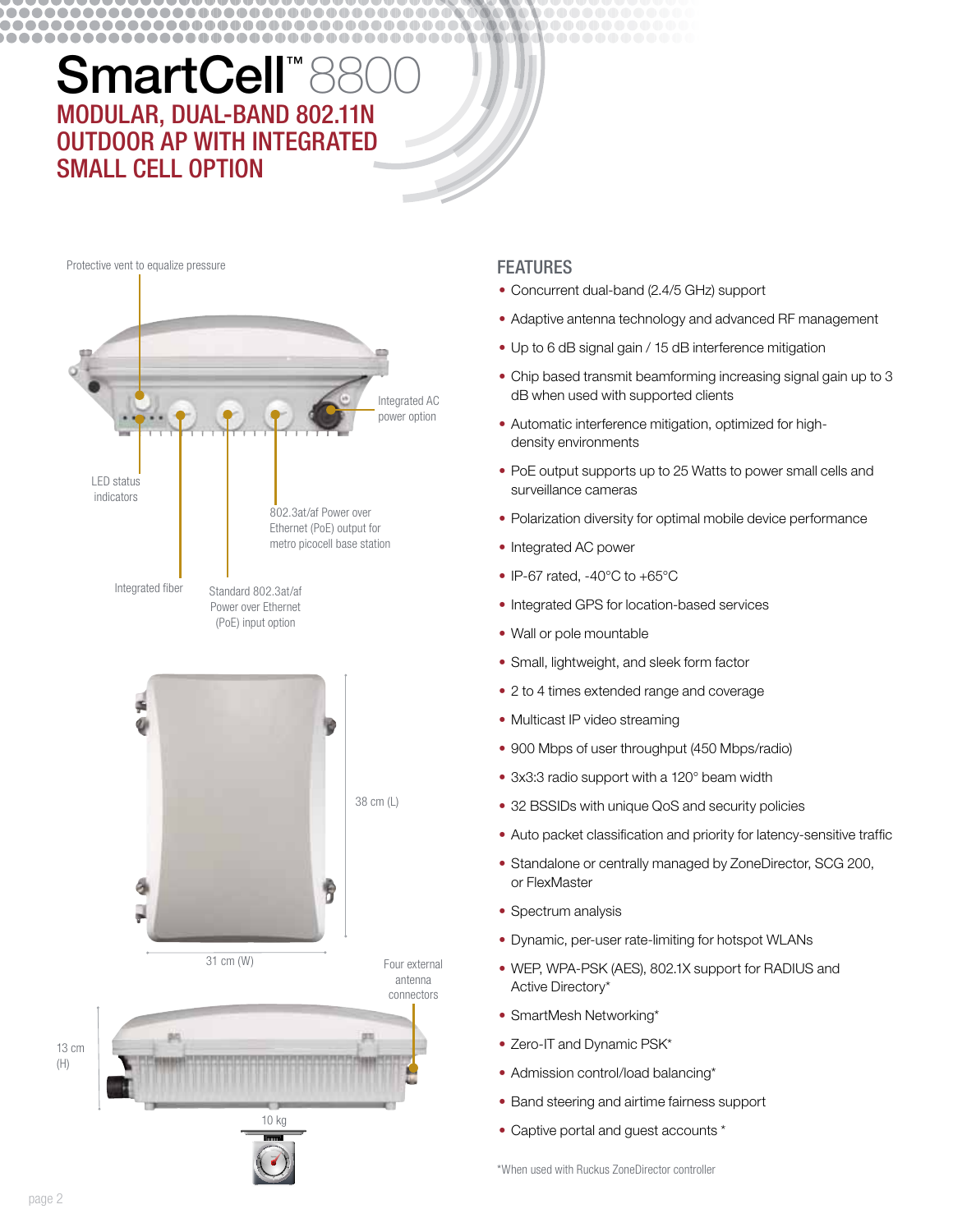#### .............................. .................................... ...............................

## SmartCell<sup>™8800</sup> MODULAR, DUAL-BAND 802.11N OUTDOOR AP WITH INTEGRATED small CELL OPTION

Flexible mounting options with unique low-profile any-angle bracket, for all radios integrated beneath radome, to avoid "porcupine effect" of conventional designs that would require external antennas Optional licensedspectrum small-cell module, sharing integrated power and modular backhaul

including pole, ceiling or wall mounting

Compact adaptive antenna arrays

## ESSENTIAL INGREDIENT FOR DENSE URBAN SMALL-CELL NETWORKS

SmartCell 8800 enables a new class of easy-to-deploy truly heterogeneous networks with unprecedented capacity density from multiple technologies